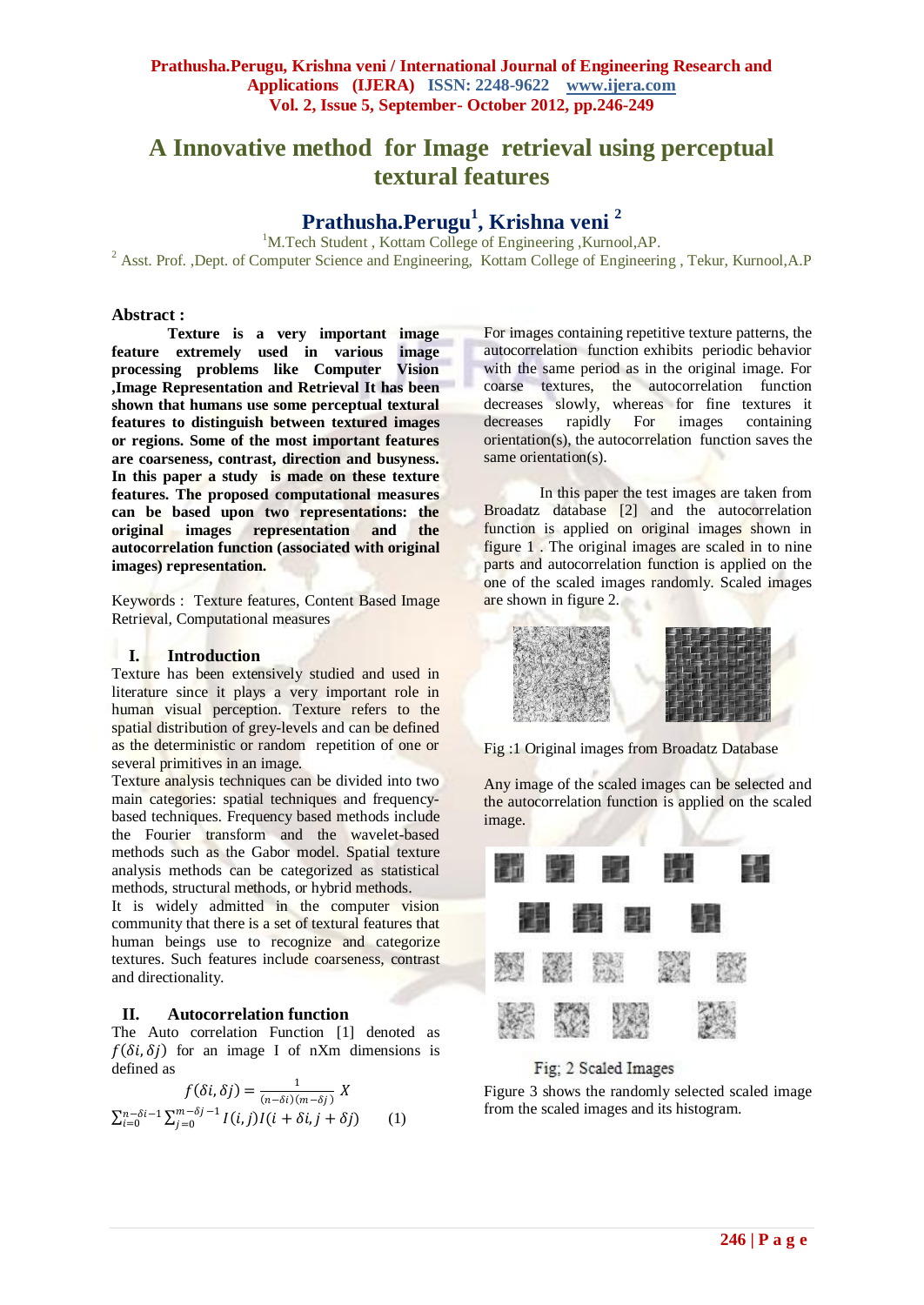## **Prathusha.Perugu, Krishna veni / International Journal of Engineering Research and Applications (IJERA) ISSN: 2248-9622 www.ijera.com Vol. 2, Issue 5, September- October 2012, pp.246-249**



 Fig :3 Randomly selected scaled image and its histogram

After applying the autocorrelation fucntion the image is shown in figure 4 and its equivalent histogram.



Fig:4 Autocorrelation applied on scaled image and its histogram

## **III. Computational measures for Textural features**

Perceptual features ave been largely used both in texture retrieval and content-based image retrieval (CBIR)[4] systems like:

• *IBM QBIC* system which implements Tamura features.

• *Candid* by the Los Alamos National Lab's by Kelly et alii using Laws filters .

• *Photobook* by Pentland et alii from MIT referring to Wold Texture decomposition model

The general estimation process of computational measures simulating human visual perception is as follows [3] .

Step :1 The autocorrelation  $f(\delta i, \delta j)$  is computed on Image  $I(i, j)$ .

Step 2 : Then, the convolution of the autocorrelation function and the gradient of the Gaussian function is computed in a separable way

Step 3 : Based on these two functions, computational measures for each perceptual feature are computed

#### **A.Coarseness**

Coarseness is the most important feature , it is coarseness that determines the existence of texture in an image. Coarseness measures the size of the primitives that constitute the texture. A coarse texture is composed of large primitives and is characterized by a high degree of local uniformity of grey-levels. A fine texture is constituted by small primitives and is characterized by a high degree of local variations of grey-levels. First we compute the first derivative of the autocorrelation function in a separable way according to rows and columns, respectively. Two functions  $Cx(i, i)$  and  $Cv(i, i)$  are then obtained

$$
Cx(i, j) = f(i, j) - f(i + 1, j)
$$
  
\n
$$
Cy(i, j) = f(i, j) - f(i, j + 1)
$$
 (2)

Second, we compute the first derivatives of the obtained functions  $Cx(i, j)$  and  $Cy(i, j)$  in a separable way according to rows and columns. Two functions  $Cxx(i, j)$  and  $Cyy(i, j)$ are then obtained

$$
Cxx(i,j) = Cx(i,j) - Cx(i+1,j)
$$
  
\n
$$
Cyy(i,j) = Cy(i,j) - Cy(i,j+1)
$$
 (3)

To detect maxima, we use the following equations (according to rows and columns, respectively):  $Cx(i, j) = 0$ 

$$
Cxx(i,j) < 0 \qquad (4)
$$
\n
$$
Cy(i,j) = 0
$$

$$
Cyy(i,j) < 0 \qquad (5)
$$

Coarseness, denoted ,Cs is estimated as the average number of maxima in the autocorrelation function: a coarse texture will have a small number of maxima and a fine texture will have a large number of maxima. Let  $Maxx(i, j) = 1$ if pixel (i,j) is a maximum on rows and  $Maxx(i, j) = 0$  if pixel is not a maximum on rows. Similarly Let  $Maxy(i, j) =$ 1 if pixel is a maximum on columns and  $Maxy(i, j) = 0$  if pixel is not a maximum on columns. Coarseness can be expressed by the following equation:

$$
Cs \frac{1}{1/2X(\sum_{i=0}^{n-1} \sum_{j=0}^{m-1} \frac{Maxx(i,j)}{n} + \sum_{j=0}^{m-1} \sum_{i=0}^{n-1} Maxy(i,j)/m}) \quad (6)
$$

The denominator gives the number of maxima according to rows and columns. The more the number of maxima is high, the less the coarseness is and *vice-versa*.

## **B. Contrast**

Contrast measures the degree of clarity with which one can distinguish between different primitives in a texture. A well contrasted image is an image in which primitives are clearly visible and separable. Local contrast is commonly defined for each pixel as an estimate of the local variation in a neighborhood. More precisely, given a pixel  $p=(i,j)$ and neighbor mask *W* X *W*of the pixel, local contrast is computed as

$$
L_{-}Ct(i,j) = \frac{\max p \in WXW(P) - \min p \in WXW(P)}{\max p \in WXW(P) + \min p \in WXW(P)}
$$
(7)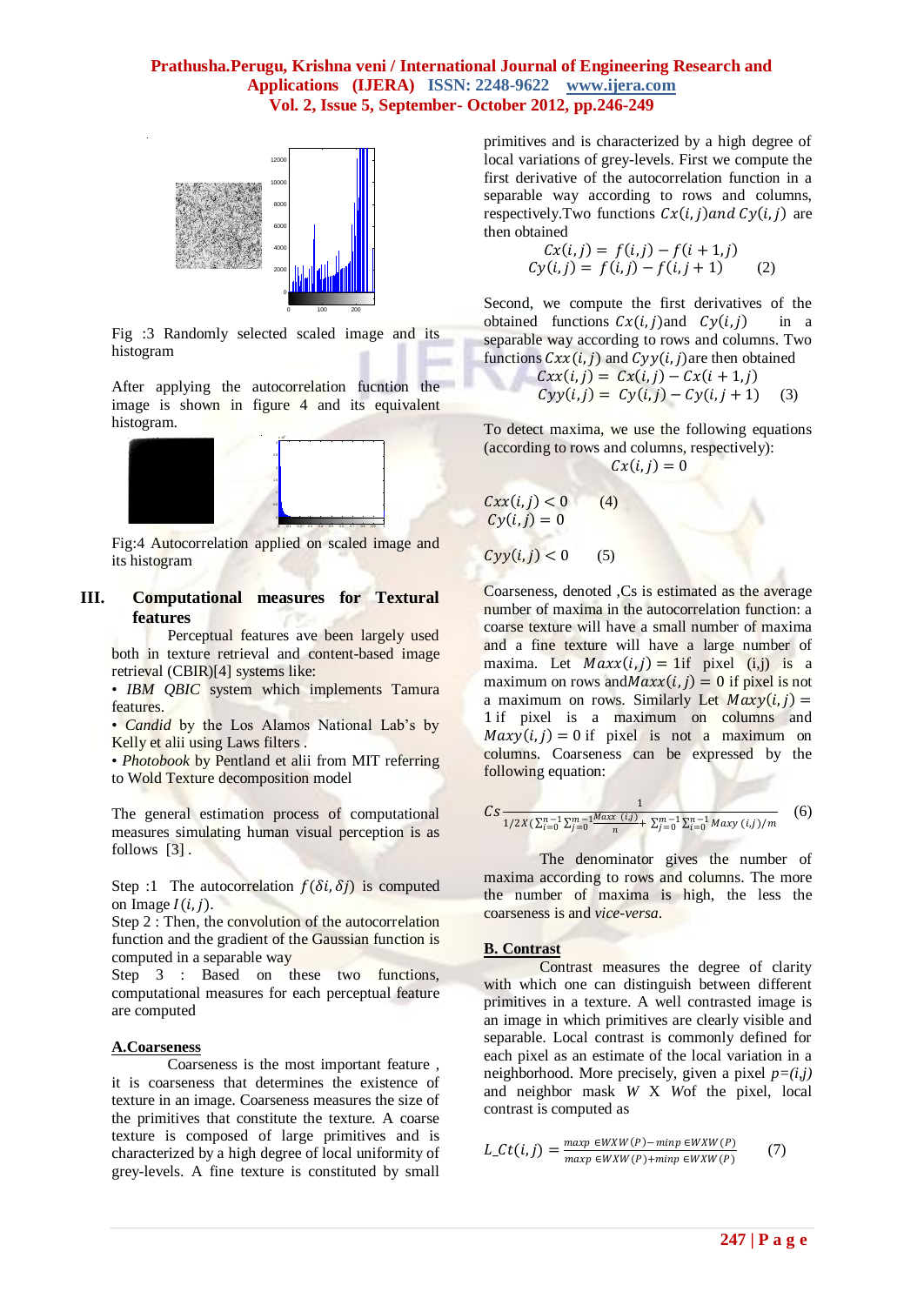## **Prathusha.Perugu, Krishna veni / International Journal of Engineering Research and Applications (IJERA) ISSN: 2248-9622 www.ijera.com Vol. 2, Issue 5, September- October 2012, pp.246-249**

We propose to measure the global contrast as the global arithmetic mean of all the local contrast values over the image:

$$
G_{-}Ct = \frac{1}{m*n} \sum_{i=1}^{n} \sum_{j=i}^{m} L_{+}Ct(i,j) \qquad (8)
$$

where *n, m* are the dimensions of the image.



Contrast =  $0.021580$ Contrast =  $0.797274$ Fig. 5 The less and the most contrasted texture in the Vis Tex database.

In Figure 5 are shown the most and the less contrasted textures in Vis Tex texture database [5] as respect to the proposed measure

#### **C. Directionality**

Regarding directionality,we want to estimate two parameters: the dominant orientation(s) and the degree of directionality. Orientation refers to the global orientation of primitives that constitute the texture. The degree of directionality is related to the visibility of the dominant orientation(s) in an image, and refers to the number of pixels having the dominant orientation(s).

*Orientation Estimation:* When considering the autocorrelation function, one can notice two phenomena concerning the orientation:

1. existing orientation in the original image is saved in the corresponding autocorrelation function;

2. the usage of the autocorrelation function instead of the original image allows

keeping the global orientation rather than the local orientation when one uses the original image.

It follows that the global orientation of the image can be estimated by applying the gradient on the autocorrelation function of the original image according to the lines Cx and according to the columns  $Cy$ . The orientation  $\Theta$  is given by

$$
\theta = \arctan[\overline{\mathfrak{C}}_{\overline{C}}^{\mathfrak{C}y}]
$$
 (9)

We consider only pixels with a significant orientation. A pixel is considered as oriented if its amplitude is superior than a certain threshold t.

*Directionality Estimation:*For directionality, we consider the number of pixels having dominant orientation(s) d. Let  $\theta d(i, j) = 1$  if pixel(i,j) has a dominant orientation  $\theta d$  and  $\theta d(i, j) = 0$  if pixel (i, j) does not have a dominant orientation.We consider only dominant orientations  $\theta d$  that are present in a sufficient number of pixels, and then more than a threshold t so that orientation becomes visible. Let us denote the number of non oriented pixels *Nθnd* The degree of directionality  $N\theta d$  of an image can be expressed by the following equation:

$$
N\theta d = \frac{\sum_{i=0}^{n-1} \sum_{j=0}^{m-1} \theta d(i,j)}{(nXm) - N\theta nd}
$$
(10)

The more NO is large, the more the image is directional. The more NӨd is small, the more the image is nondirectional.

#### **IV. Experimental Results**

The Computational perceptual features are used to retrieve the image. Figure 6 shows the window to select the query image. Among the available images the image is



Figure 6 : Window to select query image

retrieved .In the figure 7 we can see the total number of retrieved images is Nine. Precision of the image retrieved is calculated as total number of relavent images / total number of images i.e Precision  $= 6/9$  $=0.667$  in this example



Figure 7 : Retrieved images